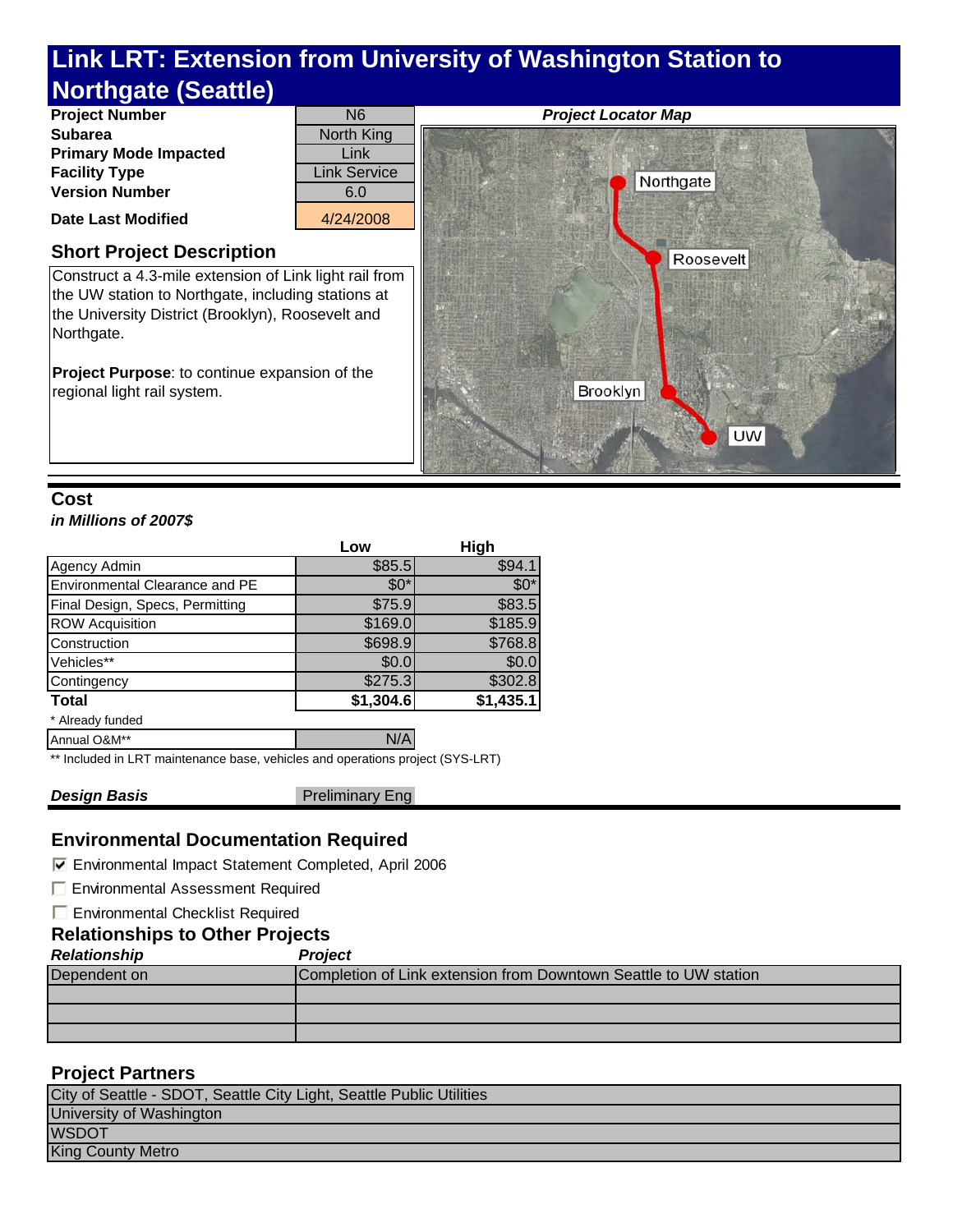# **Long Description**

*This capital project scope, and the companion capital cost estimate, are intended to include the entire project development cycle (agency and project administration, environmental clearance, design, all aspects of property acquisition, permits, agreements, construction, testing, commissioning and contingencies) from project initiation through the start-up of the revenue operations.*

#### **Description:**

This project would construct an extension of Link light rail from the UW station to Northgate, including stations at the University District (Brooklyn), Roosevelt and Northgate, to continue expansion of the regional light rail system. The information below was derived from the "North Link Advanced Conceptual Engineering / Preliminary Engineering Design Report," dated May 2005. For more detailed information on this project, refer to the Design Report, FEIS (April 2006) and/or Record of Decision (June 2006)

#### **Project Elements Included:**

• 22,700 feet (4.3 miles) of light rail in a mix of tunnels, retained cut and cut-and-cover tunnel construction, and elevated guideway.

- 3 stations at Brooklyn, Roosevelt, and Northgate, sized to accommodate 4-car trains.
- Central Link maintenance base expansion.
- 1 percent for art per ST policy

#### **Alignment**

#### *UW Stadium to Brooklyn*

North of UW Station, the TBM tunnels cross beneath Montlake Boulevard and continue under campus, passing under or close to several UW buildings, to the west edge of campus at 15th Avenue NE. West of 15th Avenue NE, the route leads north beneath Brooklyn Avenue to an underground Brooklyn Station located south of NE 45th Street and continues north beneath Brooklyn Avenue. North of NE 50th Street, the alignment shifts to the west and then passes beneath NE Ravenna Boulevard and continues north generally west of and parallel to 12th Avenue NE.

#### *Brooklyn to Northgate*

The alignment continues north along the west side of 12th Avenue NE to the underground Roosevelt Station located between NE 65th Street and NE 68th Street. The alignment turns to the west near NE 68th Street and then rises, transitioning from a TBM tunnel to existing grade at the North Portal structure within the I-5 right-of-way near NE 75th Street north of the Lake City Way interchange. The alignment continues north within the I-5 right-ofway in retained cut structures and cut-and-cover tunnels, passing east of the existing bridge structures at 5th Avenue NE, NE 80th Street and NE 92nd Street. Near NE 95th Street, the alignment transitions to a retained fill structure and then to an elevated guideway and double track crossover. The guideway crosses over 1st Avenue NE and continues along the east side of 1st Avenue NE to an elevated Northgate Station spanning NE 103rd Street. Two 400-foot-long elevated tail tracks and one 400-foot-long elevated pocket track are located north of the station platform in the parking lot of the Northgate Mall.

At-grade traction power substation and signal facilities are located along the I-5 corridor near NE 85th Street and NE 95th Street.

#### **Stations**

#### *Brooklyn Station*

The Brooklyn Station has a two-track, 28-foot-wide center platform located beneath Brooklyn Avenue immediately south of NE 45th Street at an average depth of approximately 75 feet below street grade. The station is served by two entrances. The north entrance is adjacent to the Safeco Tower near the southwest corner of the intersection of Brooklyn Avenue and NE 45th Street. The south entrance is located along the east side of Brooklyn Avenue north of NE 43rd Street. Entrances include elevators, escalators and stairs leading to the station platform. Emergency exits and ventilation shafts for emergency tunnel ventilation fans are located near each station entrance. The vent at the north end of the platform is located on the east side of Brooklyn Avenue south of the Neptune Theatre. The Brooklyn Station will be built using cut-and-cover construction. The width of the station structure is approximately 70-feet-wide and will occupy most of the street right-of-way. The station structure is sited to avoid right-of-way impacts to the Safeco Tower. (Sound Transit will reconsider the location of this station given conflicts with recent Safeco development plans at this location.)

#### *Roosevelt Station*

The Roosevelt Station is located west of 12th Avenue NE between NE 65th and NE 68th Streets and consists of a two track, 28-ft-wide center platform with two station entrances; one entrance in the northwest quadrant of the intersection of NE 65th Street and 12th Avenue NE and a second entrance in the southwest quadrant of the intersection of NE 67th Street and 12th Avenue NE. Elevators, escalators and stairs lead from the south entrances to the platform, approximately 80 feet below grade. The north station entrance provides stairs, two elevators and a mezzanine that could accommodate the future design and construction of escalators. The above-ground station buildings include ventilation shafts, bike storage and emergency stairs. The Roosevelt Station will be built using cut-and-cover construction. The station site will also be used during construction for the removal of tunnel spoils created by tunnel boring machines.

#### *Northgate Station*

Northgate Station is configured as an elevated two-track, 30-foot-wide, center-platform station located east of 1st Avenue NE and spanning NE 103rd Street with station entrances located north and south of NE 103rd Street. The north station entrance is located at Northgate Mall and the south station entrance at the King County Metro Transit Center. Access to the platform from the south entrance is made via a mezzanine.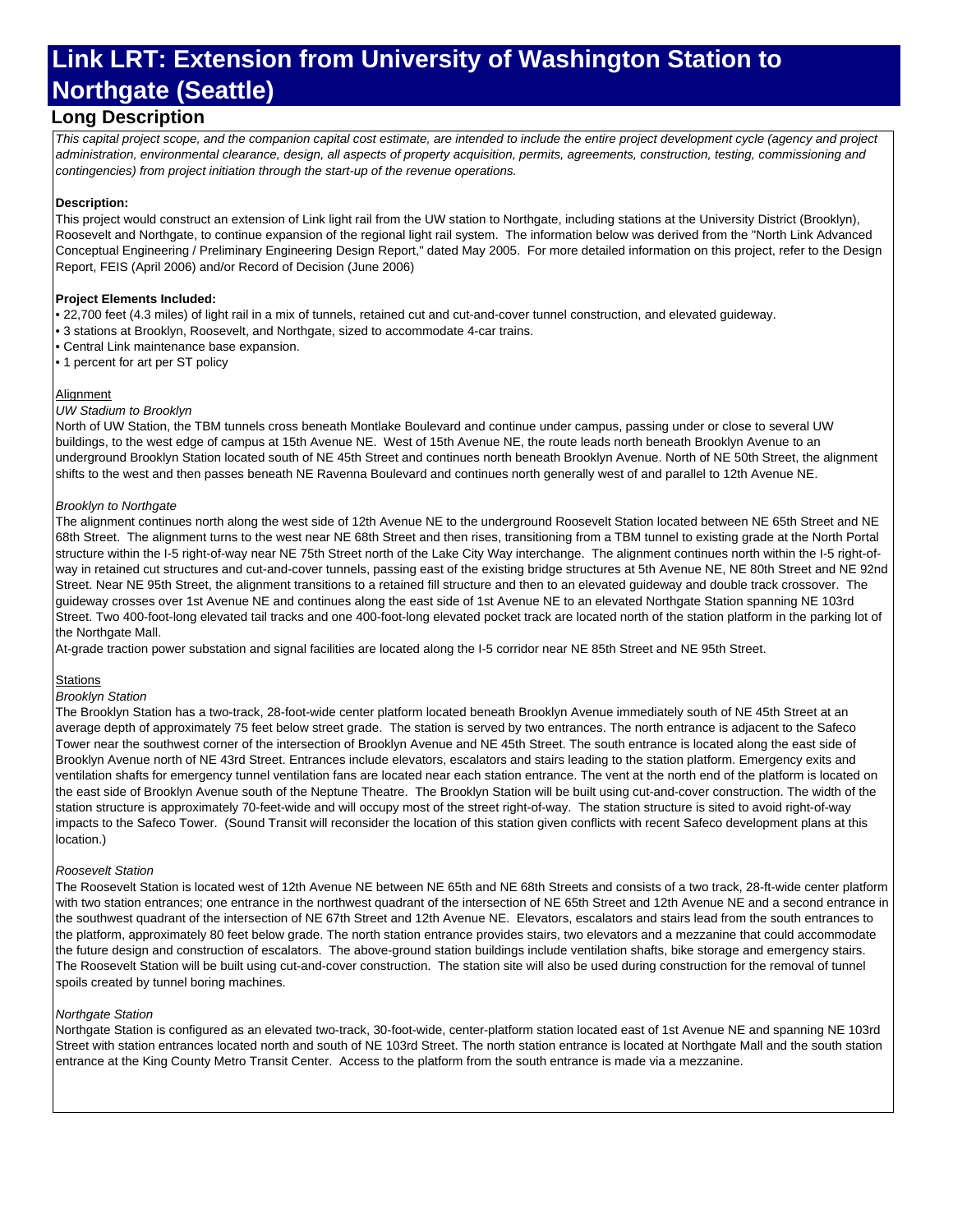#### Other Major Project Elements

#### *North Portal near NE 75th Street, Fan Room and Unit Substation*

Preliminary engineering provides for jet fans and a unit substation within the I-5 right-of-way at the tunnel portal near NE 75th Street. The unit substation and headhouse access structure are sited above the portal. Access to the portal area will be required for construction, transit operations and emergency vehicles and may be provided from either the I-5 mainline roadway or ramps or from city streets, Provision for both construction and permanent access will require coordination with WSDOT, FHWA and the City of Seattle during final design.

#### *Traction Power Substation near NE 85th Street*

A traction power substation (TPSS) is located above the running tunnel within the WSDOT right-of-way at NE 85th Street. The TPSS structure also houses a unit substation for the jet fans that are provided for the cut-and-cover tunnel segments. Access to the traction power substation will be made via NE 85th Street.

#### *Traction Power Substation near the Northgate Station Crossover*

A traction power substation and signal bungalow serving the elevated Northgate station and crossover is located within the WSDOT right-of-way south of NE 100th Street. The TPSS is sited at-grade and below the LRT guideway structure and west of 1st Avenue NE. Access to the traction power substation facilities will be made from 1st Avenue NE via the driveway serving the WSDOT-owned Park and Ride lot that is currently leased and operated by King County Metro.

#### *Maintenance Base Expansion*

It is anticipated that the maintenance base under construction in the Initial Segment will be expanded to provide for the increased light rail fleet required to operate North Link. Design of the civil, track, facilities, and systems work to accommodate the increased fleet size will be developed during final design. The expansion will include construction of the deferred maintenance-of-way building.

#### **Utilities:**

#### **Drainage**

Construction of the North Link light rail guideway, structures and traction power substations will result in new impervious areas. Storm water drainage resulting from the impervious areas created by the North Link construction must be collected and conveyed to drainage facilities. The primary drainage considered for the alignment is the drainage of storm water collected on the guideway at retained and elevated structures. Appendix A of the Design Report references a memorandum entitled North Link Conceptual Stormwater Drainage Design [CIN 2200-0503-1286] which summarizes the work completed and technical considerations for advancing the design of the storm water drainage facilities. This memo presents the initial drainage assessment, describes the requirements for conveyance and detention, and identifies alternate drainage design concepts for advancing the design. Drainage design for stations and transit facilities will be addressed during final design. Construction staging areas will be restored to the existing surface conditions and will not result in new additional impervious areas. The Final Designer will need to coordinate the design of the stormwater management facilities through the City of Seattle, King County and WSDOT.

#### **Other Utilities**

The composite utility base plans were prepared in 2004-2005 based on information obtained from various sources during the preliminary engineering phase. No utility survey, test pits or pot holes were prepared as part of the utility investigations for North Link. Field survey, test pits and potholing of utilities will be required during the final design phase to prepare the utility design. Meetings were held with the utility agencies during preliminary design to identify potential utility impacts and discuss required utility mitigations. Agency comments have been incorporated into the Utility disposition drawings and are described in a technical memorandum entitled North Link Utilities Inventory and Disposition Report [CIN 2200-0505-1366] identified in Appendix A. Preliminary utility composite drawings and utility disposition drawings will be sent to the various agencies affected by the LRT alignment for review. The Final Designer will address utility owner review comments and prepare the final utility relocation plans that will meet the approval of the agencies involved.

The Final Designer will be required to address the following issues:

• Impact of stray current on existing water lines and other ferrous utilities.

• Overhead electric lines will be relocated by Seattle City Light. The decision to relocate overhead electric lines in-kind or to underground will be made before Final Design starts.

• Storm water quality/detention.

• Coordinate fire hydrant locations with the City of Seattle.

• Continue discussion with the individual utility agencies to confirm final disposition of utilities.

• Prepare utility relocation plans in coordination with affected utility agencies.